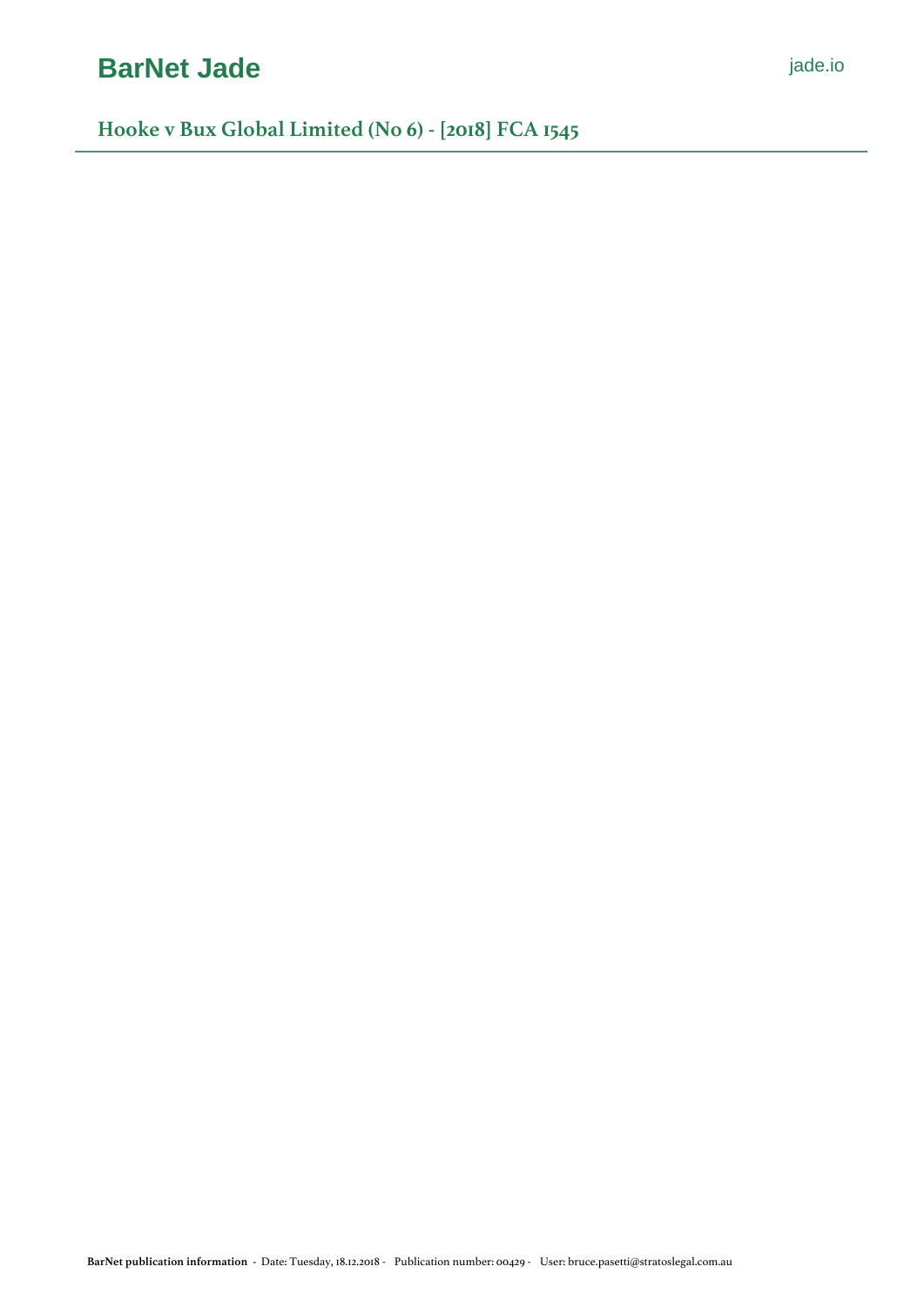| Attribution              |                    |
|--------------------------|--------------------|
| Original court site URL: | file://J181545.rtf |
| Content received from    | October 15, 2018   |
| court:                   |                    |
| Download/print date:     | December 18, 2018  |

# **FEDERAL COURT OF AUSTRALIA**

# **Hooke v Bux Global Limited (No 6) [2018] FCA 1545**

| File number:      | WAD 644 of 2017                                                                                                                                                                                                                                                                                                                                                                                                                                                                                                                          |
|-------------------|------------------------------------------------------------------------------------------------------------------------------------------------------------------------------------------------------------------------------------------------------------------------------------------------------------------------------------------------------------------------------------------------------------------------------------------------------------------------------------------------------------------------------------------|
| Judge:            | <b>COLVIN</b> J                                                                                                                                                                                                                                                                                                                                                                                                                                                                                                                          |
| Date of judgment: | II October 2018                                                                                                                                                                                                                                                                                                                                                                                                                                                                                                                          |
| Catchwords:       | <b>CORPORATIONS</b> - application to wind up<br>company on just and equitable grounds - winding<br>up order made                                                                                                                                                                                                                                                                                                                                                                                                                         |
|                   | <b>CORPORATIONS</b> - application by administrator to<br>be appointed as liquidator - winding up order made<br>on basis of matters including evidence of<br>misconduct by directors - whether administrator<br>appointed by directors would be independent and<br>seen to be independent - consideration of matters<br>bearing upon whether administrator would be seen<br>to be independent - appearance of requisite<br>independence not demonstrated - application<br>dismissed - provisional liquidators appointed as<br>liquidators |
| Legislation:      | Corporations Act 2001 (Cth) ss $46I(I)(k)$ , $462(2)$ , $466(2)$                                                                                                                                                                                                                                                                                                                                                                                                                                                                         |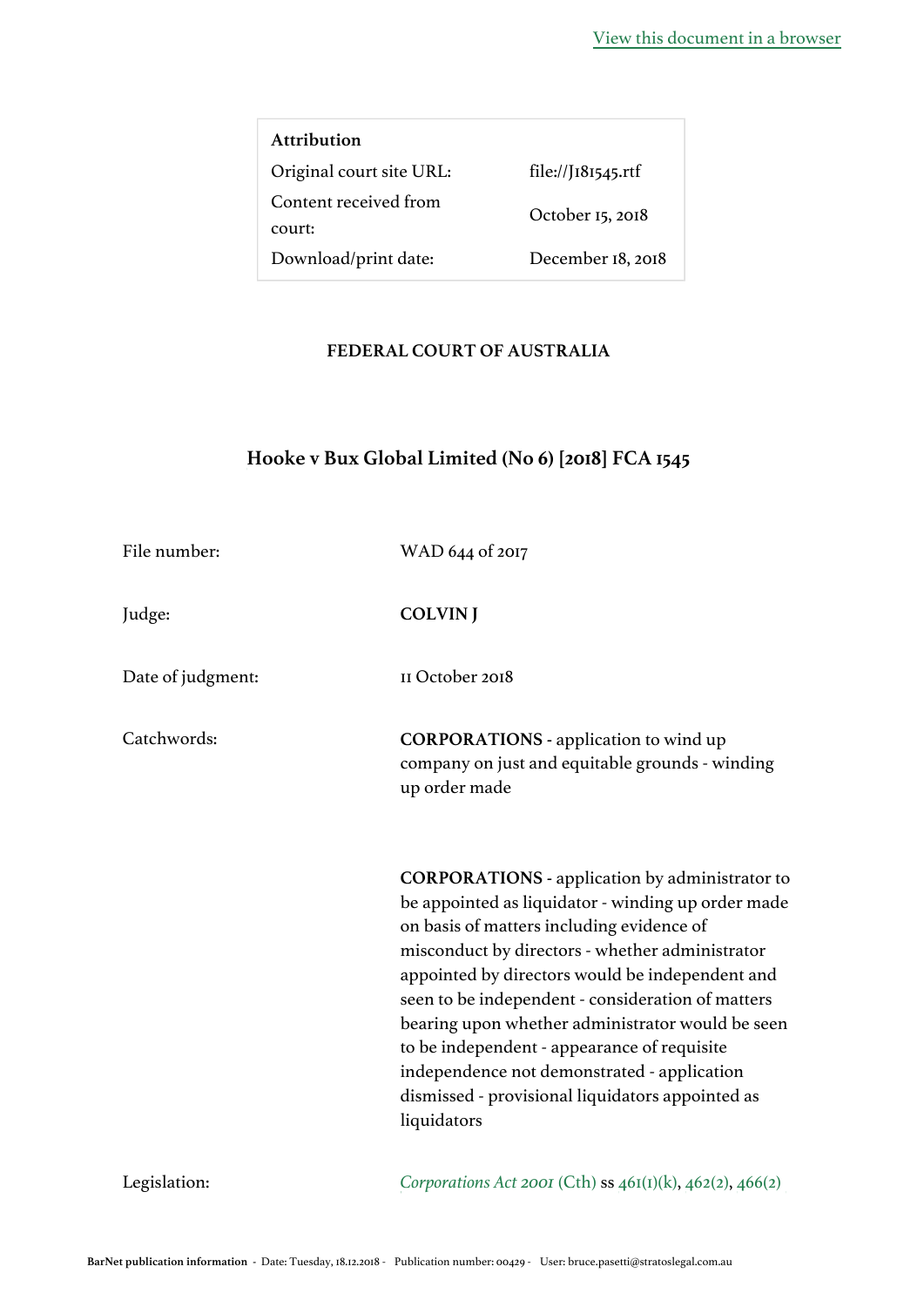| Cases cited:                       | Advance Housing Pty Ltd (in liq) v Newcastle Classic<br>Developments Pty Ltd (1994) 14 ACSR 230   |
|------------------------------------|---------------------------------------------------------------------------------------------------|
|                                    | Australian Securities and Investments Commission v<br>Bilkurra Investments Pty Ltd [2016] FCA 371 |
|                                    | Bux Global Limited v Hooke [2018] FCA 882                                                         |
|                                    | Deputy Commissioner of Taxation v Barroleg Pty Ltd [19]<br>97] NSWSC 428; (1997) 25 ACSR 167      |
|                                    | Hooke v Bux Global Limited [2018] FCA 740                                                         |
|                                    | Re Allebart Pty Ltd (in liq) [1971] I NSWLR 24                                                    |
|                                    | Re National Safety Council of Australia [1990] VR 29                                              |
| Date of hearing:                   | II October 2018                                                                                   |
| Registry:                          | Western Australia                                                                                 |
| Division:                          | <b>General Division</b>                                                                           |
| National Practice Area:            | <b>Commercial and Corporations</b>                                                                |
| Sub-area:                          | Corporations and Corporate Insolvency                                                             |
| Category:                          | Catchwords                                                                                        |
| Number of paragraphs:              | 28                                                                                                |
| Counsel for the Plaintiffs:        | Mr DJ Jackson SC with Ms CE Moss                                                                  |
| Solicitor for the Plaintiffs:      | <b>Tottle Partners</b>                                                                            |
| Counsel for the Defendant:         | The Defendant did not appear                                                                      |
| Counsel for the Interested Person: | Mr MJ Sims                                                                                        |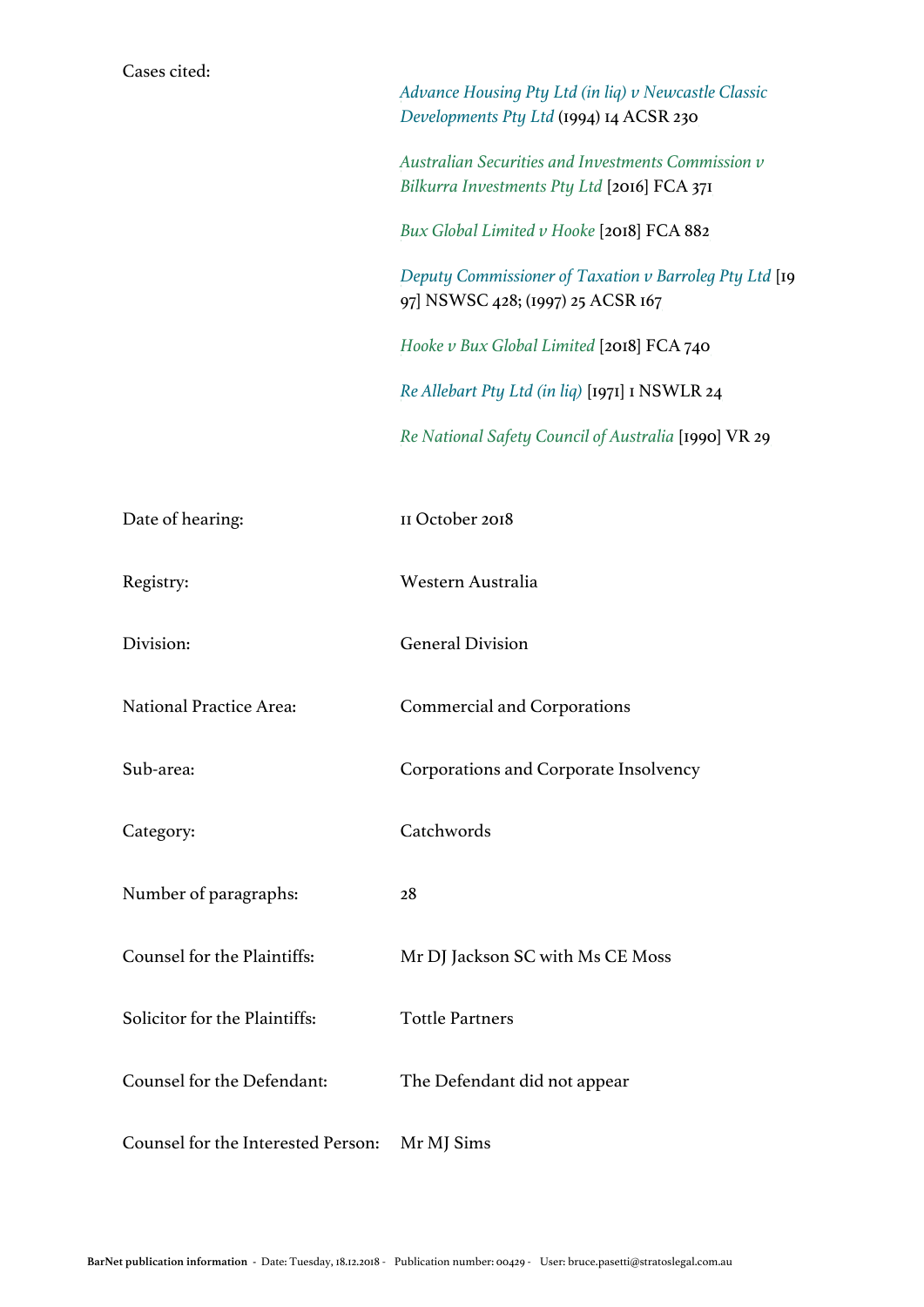# **Table of Corrections**

**ORDERS**

| 15 October 2018 | WAD 644 of 2017<br>At [18], line two, 'Mr Sutherland' has been deleted and 'Mr Civil'<br>inserted. |
|-----------------|----------------------------------------------------------------------------------------------------|
|                 | BETWEEN: PETER JAMES HOOKE & CLAIRE ELIZABETH HOOKE                                                |
|                 | <b>First Plaintiff</b>                                                                             |

# **PETER JAMES HOOKE & BRICE JAMES HOOKE AS TRUSTEES FOR THE HOOKE SUPERANNUATION FUND** Second Plaintiff

# **JOHN CORRAN CRAWFORD** Third Plaintiff

**AND: BUX GLOBAL LIMITED (ACN 613 313 616)** Defendant

> **GRAEME ROBERT BEATTIE** Interested Person

> > **COLVIN J**

**JUDGE:**

**DATE OF ORDER: 11 OCTOBER 2018**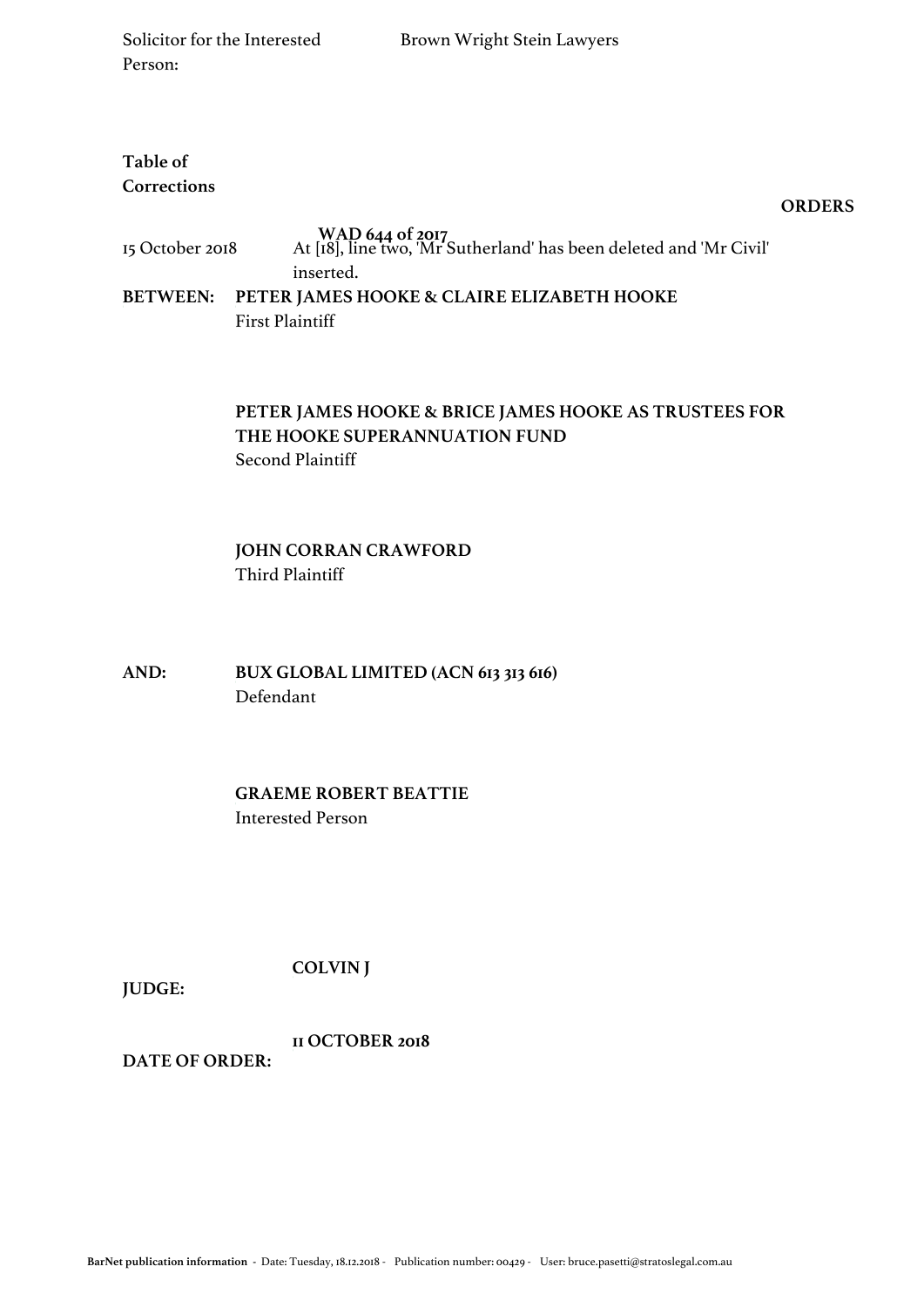- 1. Pursuant to s [465B](https://jade.io/article/216652/section/7584) of the *[Corporations Act 2001](https://jade.io/article/216652)* [\(Cth\)](https://jade.io/article/216652) , the following persons be substituted as the plaintiffs in these proceedings.
	- (a) Peter James Hooke and Claire Elizabeth Hooke, as first plaintiffs;
	- (b) Peter James Hooke and Brice James Hooke as trustees for the Hooke Superannuation Fund, as second plaintiffs; and
	- (c) John Corran Crawford, as third plaintiff.
- 2. The defendant company be wound up pursuant to s 461(1)(k) of the *Corporations Act*.
- 3. Martin Bruce Jones and Andrew Smith of Ferrier Hodgson, Level 28, 108 St George's Terrace, Perth, having consented to act, be appointed as the liquidators of the defendant.
- 4. The application by Graeme Robert Beattie for leave to be appointed as liquidator of Bux Global Limited be dismissed.
- 5. Order 1 of the orders made on 4 October 2018 appointing a provisional liquidator be vacated.
- 6. The plaintiffs' costs (including reserved costs), of the application to wind up the defendant and the application for the appointment of a provisional liquidator be assessed and reimbursed out of the property of the defendant in accordance with s [466\(2\)](https://jade.io/article/216652/section/6221) of the *[Corporations Act 2001](https://jade.io/article/216652)* .
- 7. There be liberty to the plaintiffs to apply within 14 days for further or special orders in relation to costs.
- 8. The plaintiffs' costs of the application for leave by Mr Beattie to be appointed as liquidator be paid by Mr Beattie to be assessed if not agreed.

Note: Entry of orders is dealt with in Rule 39.32 of the *Federal Court Rules 2011*.

#### **REASONS FOR JUDGMENT**

**COLVIN J:**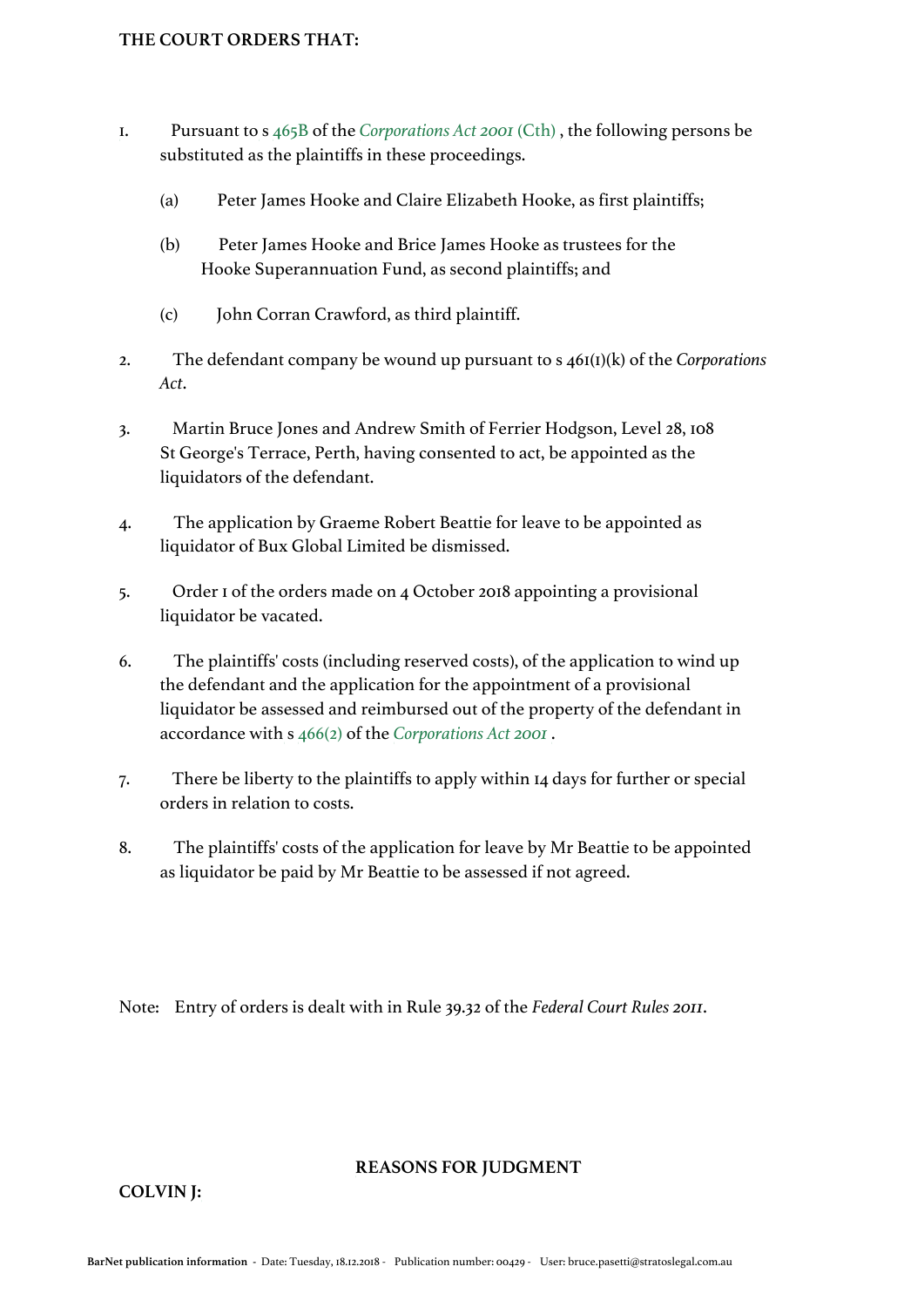- 1. On the applications before me today, there are four substantive issues for me to determine concerning Bux Global Limited:
	- (1) should an order be made winding up the company on the just and equitable grounds now provided for in s [461\(1\)\(k\)](https://jade.io/article/216652/section/3872) of the *[Corporations Act 2001](https://jade.io/article/216652)* [\(Cth\)](https://jade.io/article/216652) ;
	- (2) if I am not satisfied that an order should be made on those grounds, should I grant leave to amend the application to allow a winding up order to be sought on the grounds of insolvency;
	- (3) if an order is to be made winding up Bux Global, who should be appointed as liquidator; and
	- (4) what should occur in relation to orders that I made for the appointment of a provisional liquidator which orders have been stayed until this afternoon.
- 2. Before I deal with these four matters, there is an application by Dr John Crawford to be joined as a plaintiff on the winding up application. He is the holder of fully paid shares in Bux Global. Dr Crawford seeks to be joined in circumstances where issues have been raised in the course of the winding up application as to whether the existing plaintiffs are contributories for the purposes of s 462(2) and have standing on that basis. Dr Crawford seeks to raise no additional grounds to those which have been advanced by the plaintiffs in this application for many months. The standing issue does not arise in relation to Dr Crawford. In those circumstances, I am satisfied that he should be joined as a plaintiff in these proceedings and I will make orders in due course formally joining him as the third plaintiff on the application and substituting the names of the other plaintiffs to reflect a minute of proposed orders provided to me this morning.

# **Issue 1: Application to wind up on just and equitable grounds**

- 3. The principles to be applied in considering whether to wind up a company on just and equitable grounds are well established. As stated by Beach J at [56] in *[Australian Securities and Investments](https://jade.io/article/461830)  [Commission v Bilkurra Investments Pty Ltd](https://jade.io/article/461830)* [2016] FCA 371 'there are three factors that are of central significance' in relation to the exercise of the power to wind up a company on just and equitable grounds:
	- (a) First, is there a justifiable lack of confidence in the conduct and management of the relevant company or its affairs?
	- (b) Second, is there a real risk to the public or the public interest that warrants protection by such an order and the incidents flowing from liquidation?
	- (c) Third, is the relevant company solvent?
- 4. The last question arises because '[a] court may be reluctant to wind up a solvent company' on just and equitable grounds.
- 5. As to the third factor, there can be no doubt because on 4 October 2018 the directors of Bux Global resolved that the company was insolvent and appointed Mr Graeme Beattie as administrator of the company.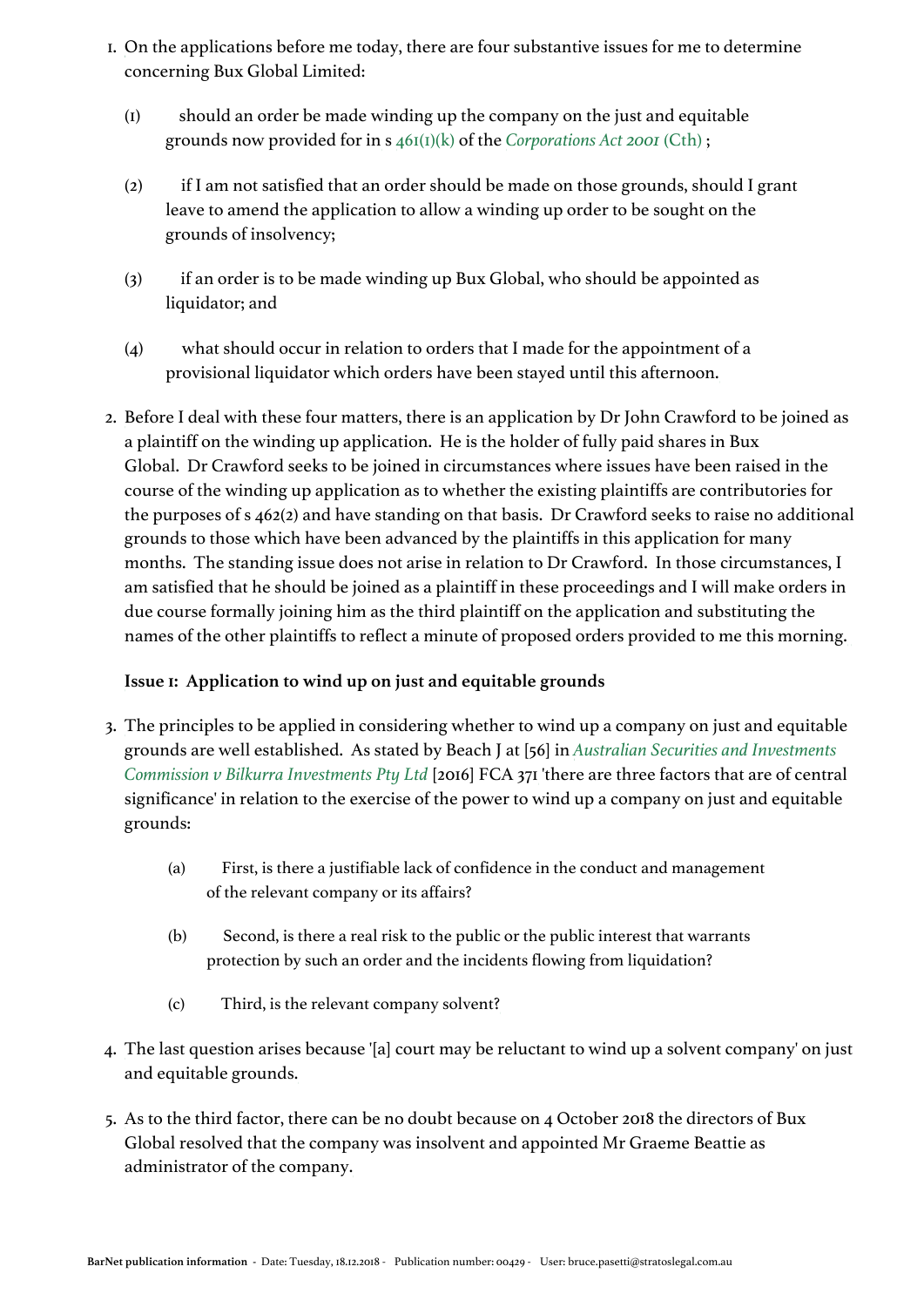- 6. For the following reasons, the other two factors are satisfied.
- 7. First, despite the serious matters raised in support of the application, the directors provided no substantive response to those claims in the course of these proceedings. The winding up application was commenced in December 2017. After an adjournment of the initial hearing dates which were to commence in July 2018, Bux Global was required to file affidavits in substantive response on 17 September 2018. It did not do so and terminated the instructions for solicitors who have had the conduct of the proceedings for Bux Global on 19 September 2018.
- 8. Second, the unanswered claims made in these proceedings include the following matters, which are supported by evidence before the Court on the winding up application:
	- (1) Bux Global was established to conduct a business in relation to an application for mobile devices whereby funds may be transferred in different currencies from one Bux account to another to facilitate the international transfer of funds (**Bux App**);
	- (2) investors in the business have contributed at least \$65 million over a period of a number of years;
	- (3) Bux Global was the latest in a series of companies which had been used to raise funds from investors for the development of the Bux App on the basis that there would be a public listing of a company conducting the business in which the investors would have shares that could be publicly traded;
	- (4) despite representations over a number of years by those involved with the companies and Bux Global, that listing has not occurred;
	- (5) in relation to the establishment of Bux Global as an Australian publicly listed company, those involved as its controllers disseminated offers of shares without complying with the prospectus provisions of the *Corporations Act*;
	- (6) responses provided by Mr Andrew Webber, as a director of Bux Global, to inquiries by the Australian Securities and Investments Commission concerning its fundraising activities were of a character that are properly described, as submitted, as being not candid;
	- (7) in the weeks prior to this hearing, those in control of Bux Global took steps which support the conclusion that the business relating to the Bux Apps was, to use the modern parlance, phoenixed into another company. Indeed, this is a view which Mr Beattie, in the affidavits that he has provided, has identified evidence to support in the course of the administration that has been conducted to this time;
	- (8) a licence agreement entered into by the directors of Bux Global with 2WayWorld as part of recent activities by directors allows that company the right to take over the assets of Bux Global if certain costs were not met by the company;
	- (9) some of the investments made in the Bux App were deposited into Australian bank accounts and those funds have been used to meet the personal expenses of those associated with the company. In particular, between 2007 and 2011, a total of about \$1.2 million was transferred to Mr Raymond Webber's wife, Roslyn Webber;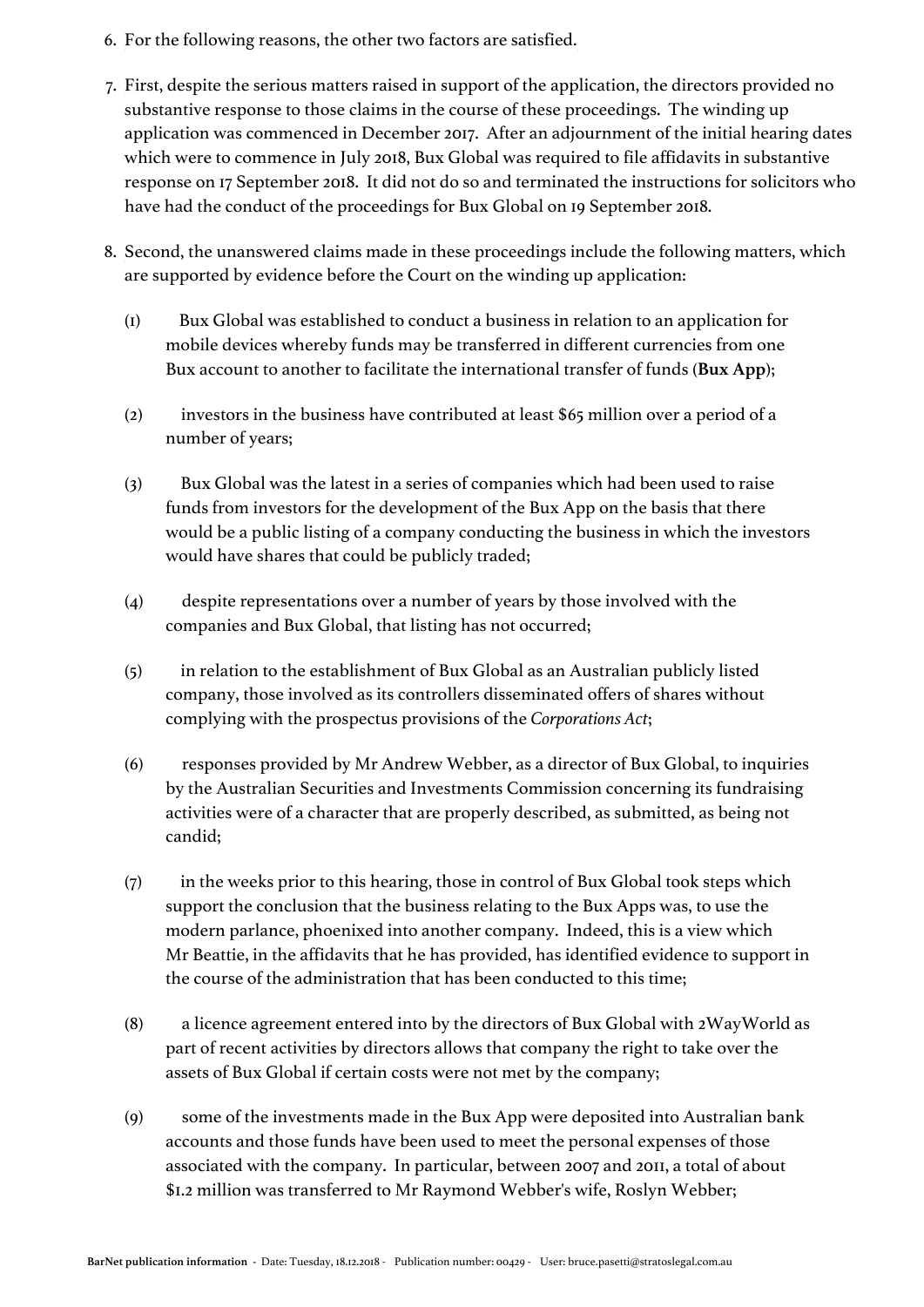- (10) Bux Global has received minimal earnings from the Bux App;
- (11) on the evidence before me, as I noted on the application for the appointment of a provisional liquidator, there is an issue as to whether the Bux App works. Since his appointment as administrator Mr Beattie has made inquiries about these matters. He says:

I have not been able to test the mobile phone app because I have not been able to locate the apps on either the Android and Apple App Stores … I am informed that the app was removed as a result of my appointment … Andrew Webber informed me, in effect, that, (a) as a result of my appointment, he turned off the company's website with download links to the app due to the freezing of the company's bank accounts subsequent to my appointment and the loss of the company's Australian Financial Services licence as authorised representative of Flexewallet, (b) there was a third party audit conducted in June 2017 showing that the app was working.

The affidavit of Mr Beattie also says that he is informed and believes that Mr Webber advised his staff, that is Mr Beattie's staff, that there are hardly any active users of the App given that there has not been sufficient advertising conducted with funds being spent on defending the current litigation. As to the truth of that explanation, Mr Beattie says:

However, upon review of the financial records, the company recorded advertising expenditure of circa \$1.5 million for the financial year ended 30 June 2018 as opposed to legal fees of circa \$621,000 paid to K&L Gates in defending the current proceedings. These records do not accord with the comments made by Mr Webber and further investigation is required.

- (12) Mr Beattie, as administrator, supports the appointment of a liquidator of Bux Global and does not seek an adjournment of the winding up application under s 440A (2) of the *Corporations Act* in the interests of creditors; and
- (13) the majority of the staff of Bux Global have resigned.
- 9. As I have noted, an issue was raised in these proceedings as to the standing of the parties who have been the plaintiffs in the application up until this point prior to my determination that Dr Crawford should be joined as a third plaintiff. Although the plaintiffs claim to have standing as contributories, it was contended that they were not contributories. Those plaintiffs also claimed that they were creditors and still claim that they are creditors of Bux Global on the basis that it was a knowing recipient of trust property which had been held for their benefit.
- 10. The issue as to whether the claims made by the plaintiffs as to their standing should be upheld was addressed on an unsuccessful application for summary dismissal of the winding up application that was brought by Bux Global and those issues are dealt with in the reasons relating to that application: *[Hooke v Bux Global Limited](https://jade.io/article/584930)* [2018] FCA 740 (Colvin J) and *[Bux Global Limited v](https://jade.io/article/588004)  [Hooke](https://jade.io/article/588004)* [2018] FCA 882 (McKerracher J).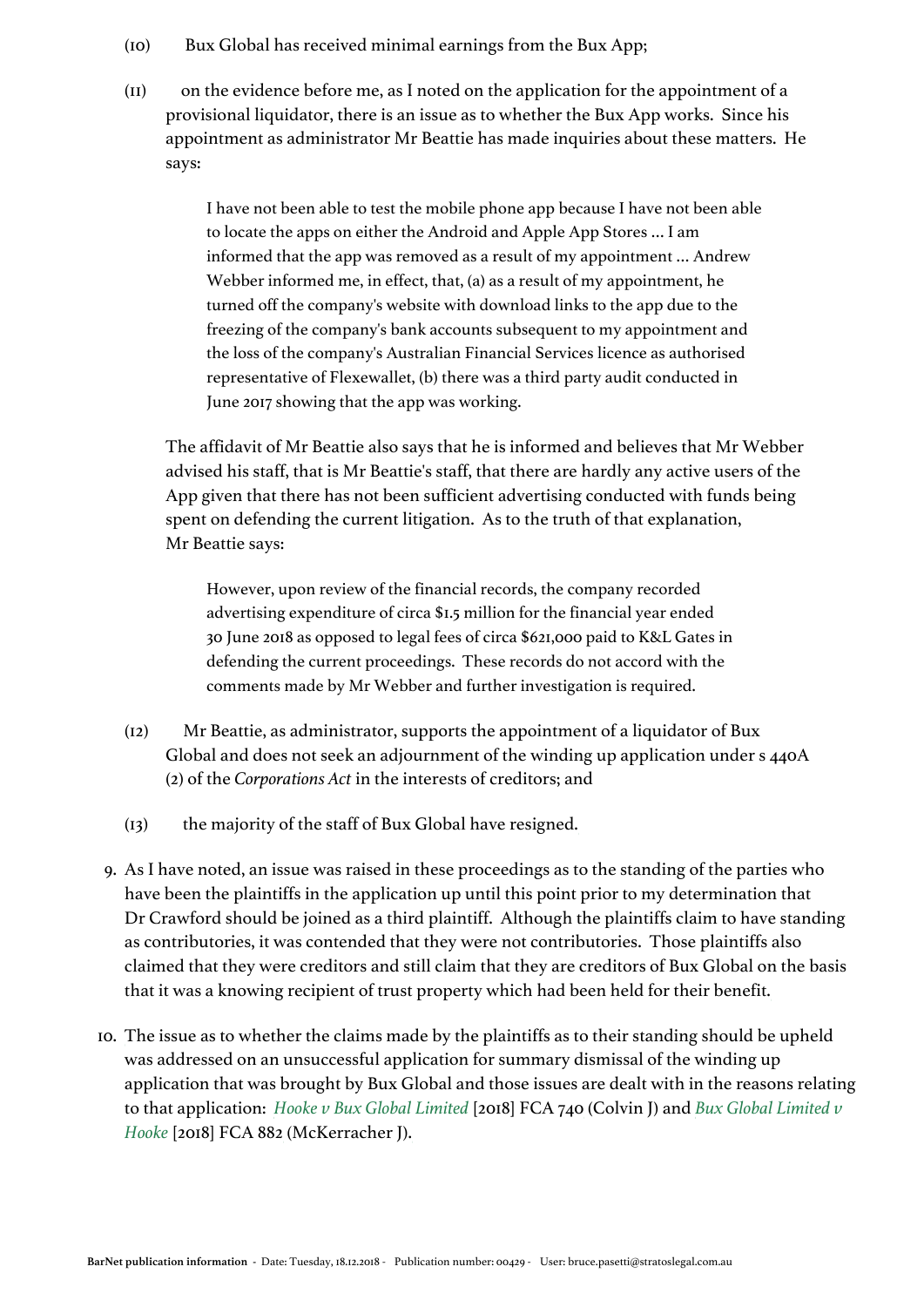- 11. As matters presently stand, it is not necessary to determine this question because Dr Crawford, who is now the third plaintiff, clearly has standing and he supports the grounds that have been advanced for many months by the other plaintiffs.
- 12. For all of those reasons, I am satisfied that there should be an order winding up the company on just and equitable grounds.

# **Issue 2: Winding up on the grounds of insolvency**

13. Counsel for the plaintiffs only pressed the application to wind up on the grounds of insolvency if I was not satisfied that Bux Global should be wound up on just and equitable grounds. It follows from the conclusion I have reached upholding the application to wind up on just and equitable grounds that there is no need to consider the application brought this morning to amend the application to seek winding up on the grounds of insolvency.

# **Issue 3: Who should be appointed as liquidator**

- 14. As to the identity of the liquidator to be appointed, in April 2018, Mr Martin Jones and Mr Andrew Smith of Ferrier Hodgson provided their consent to being appointed should a winding up order be made on the present application. They are both experienced liquidators and no issue has been raised as to their suitability for appointment. Indeed, by orders presently stayed, they have been appointed as provisional liquidators of Bux Global. Those orders were made by me on 4 October 2018. On that same date, Mr Beattie was appointed as administrator by the directors of Bux Global. Not long after the orders were made in relation to the provisional liquidation of the company, which were stayed to enable Mr Beattie as administrator to consider the position in relation to the provisional liquidation, Mr Beattie was informed of those orders.
- 15. As to the terms and circumstances of his appointment as administrator, Mr Beattie was provided with an upfront payment of \$60,000 to cover his initial remuneration and expenses associated with the administration of the company. Those funds were provided by Shampagne Australia Pty Ltd, which claims to be a secured creditor of Bux Global. On the evidence before me, Shampagne is a company associated with Mr Raymond Webber. Information to be provided by Mr Beattie to creditors shows that the company has assets of about \$2 million and the claim by Shampagne as a secured creditor is about \$5.8 million.
- 16. In an affidavit in these proceedings in support of an application that he be appointed as liquidator, Mr Beattie says:

At this stage, I have received limited funding from related entity and major creditor Shampagne Australia Proprietary Limited to pay ongoing expenses for the company, however given the various concerns on the continued viability of the company, the app, inter-company loans and overall purported actions taken by Mr Webber and possibly the former directors, I will leave the decision to court to decide if a court liquidation is the best approach for the company … in my view, it is appropriate that the court orders the winding up of the company.

17. Mr Beattie also deposes to the following reasons as to why he says it is appropriate that he be appointed as liquidator: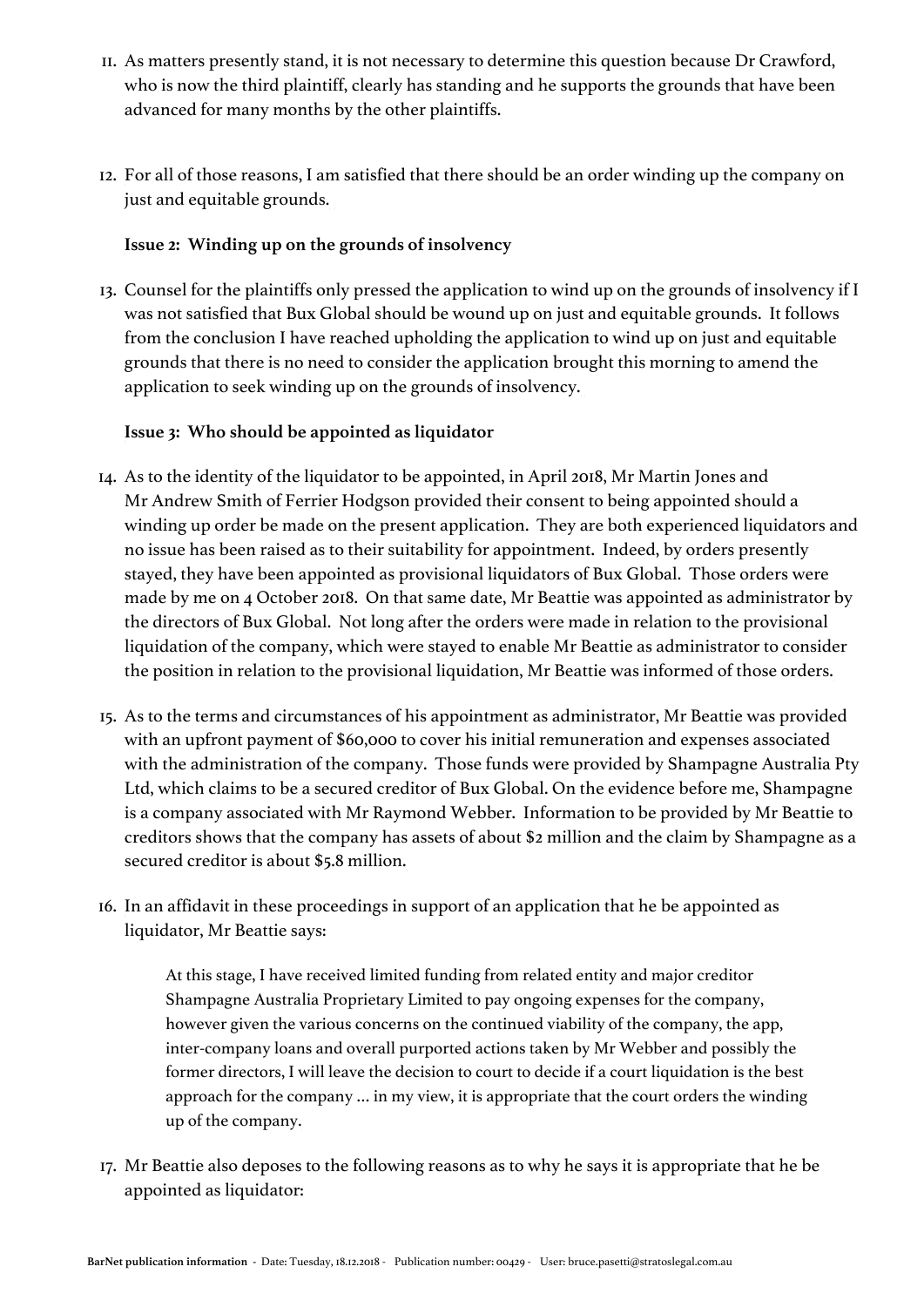- (1) He is suitably qualified to take the appointment;
- (2) the company's registered office and business appears to have been conducted out of offices in New South Wales;
- (3) he has undertaken what he describes as a significant amount of work in investigations over the past few days since his appointment and there would be a duplication of costs if another practitioner was appointed;
- (4) he is capable of bringing an independent mind to the appointment and would not feel restrained from bringing proceedings against the directors and former directors;
- (5) he has possession of a number of books and records of the company;
- (6) a number of key stakeholders, directors, former director, Andrew Webber and creditors are based in Sydney;
- (7) from the records available the majority of nonrelated creditors are from New South Wales; and
- (8) there is a shareholder listing and he cannot identify which States those shareholders are in, but says the Australian shareholders are based throughout Australia.
- 18. Mr Beattie does not depose to the content of the communications that he had with directors of Bux Global or with officers of Shampagne or with a Mr Civil, a person with whom he has had an ongoing professional relationship for some time, in relation to his appointment. He has referred to what he describes as key communications in relation to his appointment that occurred over the period from 17 September 2018 until 3 October 2018. They include a number of meetings and telephone calls with Mr Andrew Webber and Mr Raymond Webber discussing the company's circumstances and the possible appointment of an administrator. However, he does not beyond that identify the matters that were discussed in those communications.
- 19. Mr Beattie says that he is a creditor for about \$32,000. An affidavit in evidence provided to me today raises issues about the position of the company in relation to availability of funds to meet any such liability. He says fees of approximately \$32,000 have been incurred in the administration of the company since his appointment.
- 20. Mr Beattie says he believes he has a head start over any other person who may be appointed. I would not describe Mr Beattie's involvement to date as a head start in the administration of the affairs of a company that are likely to involve close scrutiny of the conduct of those involved in his appointment and the company who has funded his activities.
- 21. Both the solicitors and counsel involved in advancing the application for the winding up orders in this case have described the conduct by the controllers of Bux Global as involving fraud. This characterisation has been put to Mr Beattie and notwithstanding the fact that the character of the liquidation is one which takes place against that background and he was appointed by those officers involved in that conduct or at least some of them, he maintains that it is appropriate for him to be appointed as liquidator.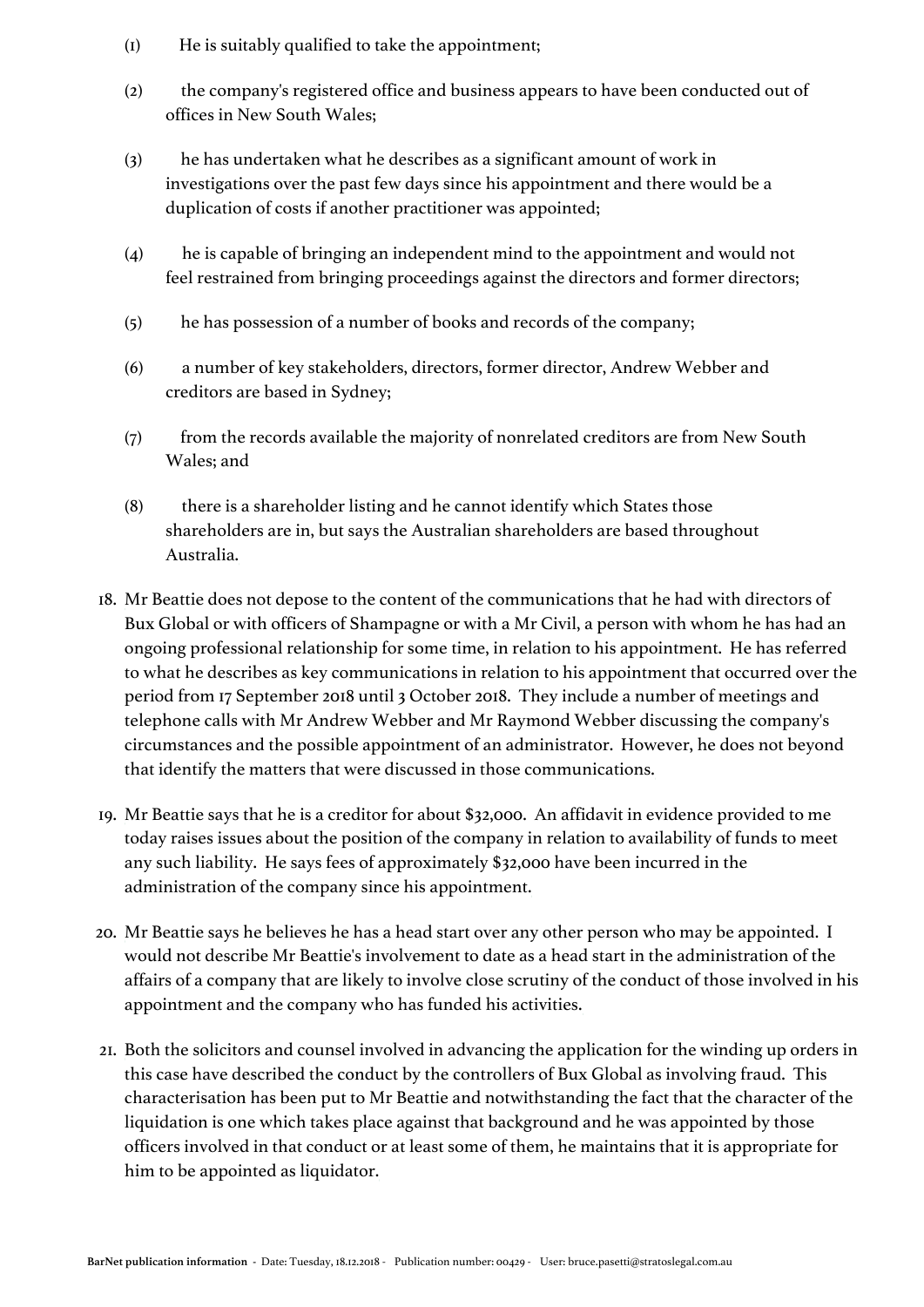- 22. It is clear on the authorities that first and foremost liquidators must be independent and be seen to be completely independent: *[Re Allebart Pty Ltd \(in liq\)](https://jade.io/citation/1408881)* [1971] 1 NSWLR 24 at [2830](https://jade.io/citation/384351/section/8440) ; *[Re National](https://jade.io/article/538803)  [Safety Council of Australia](https://jade.io/article/538803)* [1990] VR 29 at [3234](https://jade.io/article/538803/section/13696) ; *[Advance Housing Pty Ltd \(in liq\) v Newcastle Classic](https://jade.io/citation/1428460)  [Developments Pty Ltd](https://jade.io/citation/1428460)* (1994) 14 ACSR 230 at [233234](https://jade.io/citation/2323505/section/140898) and *[Deputy Commissioner of Taxation v Barroleg](https://jade.io/citation/10437307)  [Pty Ltd](https://jade.io/citation/10437307)* [1997] NSWSC 428; (1997) 25 ACSR 167 at [174](https://jade.io/citation/2340736/section/140362) .
- 23. As I have noted, Mr Beattie was selected by the directors of the company. He says that this is not unusual. But this is no ordinary liquidation. The issue of whether Mr Beattie might be seen to be completely independent for the purposes of the application of those well-established principles must be viewed in the context of the particular circumstances in which this company is being ordered to be wound up.
- 24. I have explained the basis upon which the winding up orders are made in this case and they include matters of serious concern about the manner in which the affairs of the company have been conducted by its controllers. Mr Beattie himself recognises that even at this preliminary stage there are matters raised by his investigations concerning issues about the phoenixing of the company by its directors. Bux Global has, on Mr Beattie's investigations to date, been trading only with the support of Shampagne, the party who has provided him with funds for the purposes of the administration. In those circumstances it is very difficult to see how Mr Beattie could consider that he would meet the requirement that he be seen to be completely independent for the purposes of undertaking the liquidation of Bux Global.
- 25. Further, this is not a case where significant work has been undertaken by Mr Beattie. Indeed, he knew from the outset that there had been an order for provisional liquidation and that the present application was listed for hearing today and had been so listed for a considerable period. The matters raised about location of creditors and contributories and directors are matters of secondary concern and only fall for consideration in circumstances where there is a conclusion that the proposed appointee's liquidator has the requisite independence.
- 26. For the reasons I have given I do not accept the application made by Mr Beattie for leave for him to be appointed as liquidator. I will make orders appointing Mr Jones and Mr Smith as liquidators.

# **Issue 4: Provisional liquidator**

27. It follows that the orders that I made in relation to provisional liquidation would no longer serve any purpose and I will discharge those orders.

# **Conclusion**

28. In the above circumstances, I will make orders for winding up and the appointment of Mr Jones and Mr Smith as liquidators. I make an order that the application by Graeme Robert Beattie for leave to be appointed as liquidator of Bux Global be dismissed. I will make an order that the plaintiffs, that is, all plaintiffs' costs, including reserved costs, of the application to wind up the defendant and the application for appointment of the provisional liquidator be assessed and reimbursed out of the property of the defendant in accordance with s 466(2) of the *Corporations Act*. I will hear from the parties as to any further orders and, in particular, what orders should be made in relation to the costs of the application by Mr Beattie.

I certify that the preceding twenty-eight (28) numbered paragraphs are a true copy of the